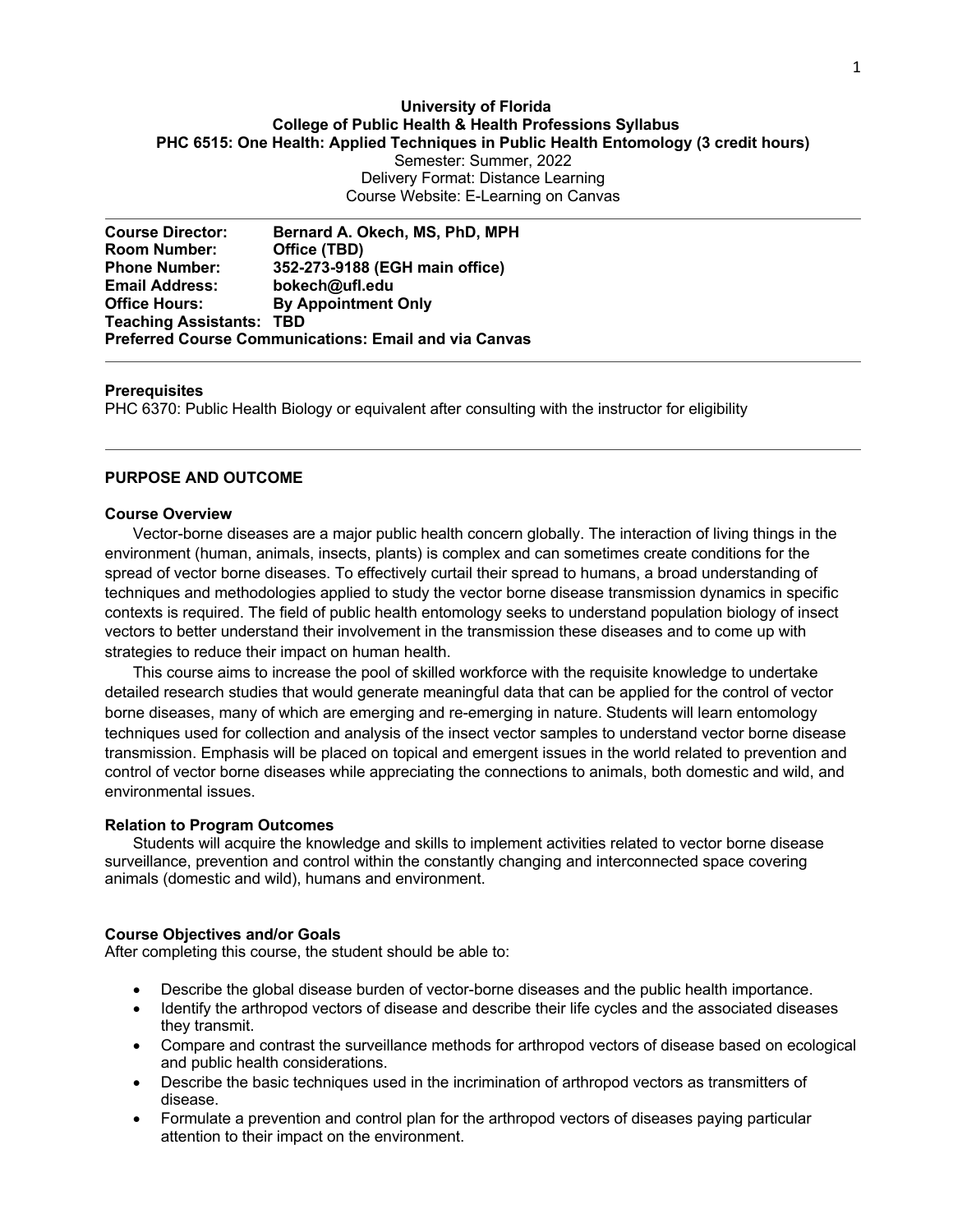### **Instructional Methods**

This courses is delivered online via Canvas. All course content including lectures, readings, discussions, assignments, quizzes, exams are via distance learning.

## *What is expected of you?*

You are expected to actively engage in the course throughout the semester and to prepare ahead of time for the classes by completing all assignments. This preparation gives you the knowledge or practice needed to engage in higher levels of learning during the discussion sessions. If you are not prepared for the discussion sessions, you may struggle to keep pace with the activities occurring in the course, and it is unlikely that you will reach the higher learning goals of the course. You are expected to actively participate in online discussions and other online activities. Your participation fosters a rich course experience for you and your peers that facilitate overall mastery of the course objectives. You must complete all assignments by their due date.

# **DESCRIPTION OF COURSE CONTENT**

### **Topical Outline/Course Schedule**

| <b>Week</b>     | <b>Topic(s) and Assignments</b>                                                                                                                       | <b>Suggested Readings</b>                                                                                                                                                                                                                                                                                                      |
|-----------------|-------------------------------------------------------------------------------------------------------------------------------------------------------|--------------------------------------------------------------------------------------------------------------------------------------------------------------------------------------------------------------------------------------------------------------------------------------------------------------------------------|
| 1               | Welcome and introduction to the course                                                                                                                | Syllabus                                                                                                                                                                                                                                                                                                                       |
| 2               | Insects and Vector Borne diseases (VBD) of great $ 1\rangle$<br>public health importance in world<br>Assignment #1 due (5pts)<br>Online discussion 1  | Vector and Rodent Borne Diseases in Europe and<br>North America, Norman Gratz, Cambridge<br>University Press (Chapters 21 - 31)<br>Public Health Entomology, Jerome Goddard, CRC<br>2)<br>Press (Chapter 1)<br>Medical and Veterinary Entomology, 2 <sup>nd</sup> edition.<br>3)<br>2009. Academic Press (Chapter 1, 3, 9 -19) |
| $\overline{3}$  | Overview of field methods and techniques in<br>used in entomology studies<br>Assignment #2 due (5 points).<br>Online discussion 2                     | 1. Medical and Veterinary Entomology, 2 <sup>nd</sup> edition.<br>2009. Academic Press (Chapter 3, 27)<br>2. Public Health Entomology, Jerome Goddard,<br>CRC Press (Chapter 1, 4)<br>Mosquito Ecology: Field Sampling methods,<br>3.<br>John B. Silver (Chapter 1-5)                                                          |
| $\overline{4}$  | Applied Techniques in the collection of juvenile<br>and adult vectors of disease<br>Assignment #3 due (5 points).<br>$\bullet$<br>Online discussion 3 | Mosquito Ecology: Field Sampling methods,<br>1.<br>John B. Silver (Chapter 2-3)<br>2. Public Health Entomology, Jerome Goddard,<br>CRC Press (Chapter 4, 7, 8, 11)<br>3. Assigned journal articles                                                                                                                             |
| 5               | Applied Techniques in the identification of<br>juvenile and adult vectors of disease<br>Assignment #4 due (5 points).<br>Online discussion 4          | 1. Mosquito Ecology: Field Sampling methods,<br>John B. Silver (Chapter 4, 6, 9)<br>2. Public Health Entomology, Jerome Goddard,<br>CRC Press (Chapter 4, 7, 8)<br>3. Assigned journal articles                                                                                                                                |
| $6\phantom{1}6$ | Applied Techniques in the analysis of juvenile<br>and adult vectors of disease<br>Assignment #5 due (5 points).<br>Online discussion 5                | Mosquito Ecology: Field Sampling methods,<br>$1_{-}$<br>John B. Silver, (Chapter 4, 6, 9)<br>2. Public Health Entomology, Jerome Goddard,<br>CRC Press (Chapter 4, 7, 8)<br>3. Assigned journal articles                                                                                                                       |
| $\overline{7}$  | <b>Summer Break</b>                                                                                                                                   | None                                                                                                                                                                                                                                                                                                                           |
| 8               | Case studies in Entomology and vector Borne<br>Diseases $-1$ .<br>Online discussion of case study 1<br>Written summary (2 pages)                      | Journal articles that focus on major vector borne<br>disease outbreaks in the world or similar                                                                                                                                                                                                                                 |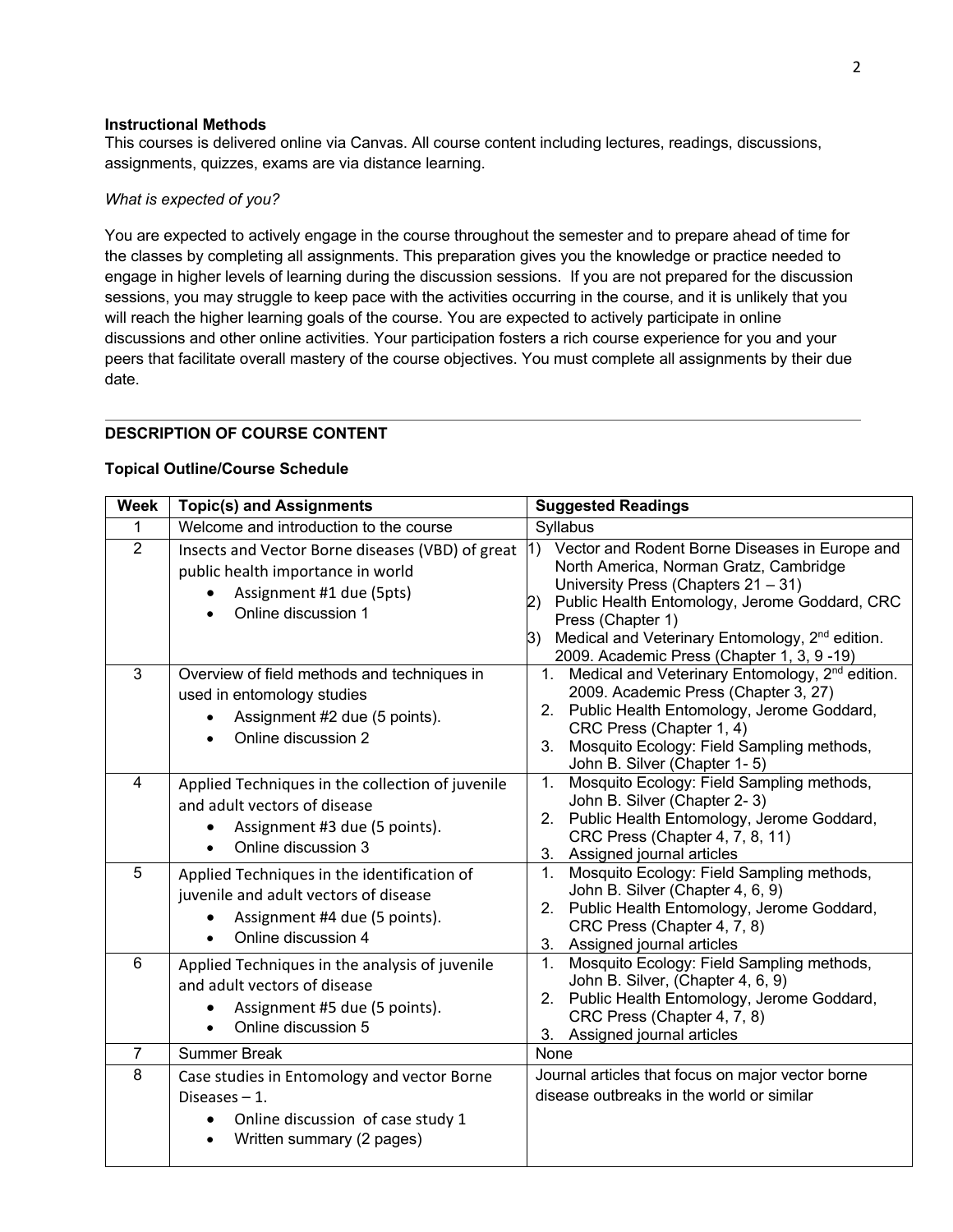| <b>Week</b>     | <b>Topic(s) and Assignments</b>                                                                                                               | <b>Suggested Readings</b>                                                                                                                  |  |  |  |  |  |
|-----------------|-----------------------------------------------------------------------------------------------------------------------------------------------|--------------------------------------------------------------------------------------------------------------------------------------------|--|--|--|--|--|
| 9               | Case studies in Entomology and vector Borne<br>Diseases $-2$ .<br>Online discussion of case study 2<br>Written summary (2 pages)              | Journal articles on collection of juvenile and adult<br>stages of vectors (or similar) to understand VBD<br>transmission                   |  |  |  |  |  |
| 10              | Case studies in Entomology and vector Borne<br>Diseases $-3$ :<br>Online discussion of case study 3<br>Written summary (2 pages)<br>$\bullet$ | Journal articles on identification of juvenile and adult<br>stages (or similar) and importance in understanding<br><b>VBD</b> transmission |  |  |  |  |  |
| 11              | Case studies in Entomology and vector Borne<br>Diseases - 4<br>Online discussion of case study 4<br>Written summary (2 pages)                 | Journal articles on data analysis of juvenile stages of<br>mosquitoes or similar                                                           |  |  |  |  |  |
| 12 <sup>°</sup> | Case studies in Entomology and vector Borne<br>Diseases - 5<br>Online discussion of case study 5<br>Written summary (2 pages)<br>$\bullet$    | Journal articles data analysis of adult stages of<br>arthropod vectors or similar                                                          |  |  |  |  |  |
| 13              | Exam                                                                                                                                          | Proctored exam                                                                                                                             |  |  |  |  |  |

# **Course Materials and Technology**

There are no required texts for this course but the following textbooks are highly recommended

- 1) Public Health Entomology, Jerome Goddard, CRC Press, Boca Raton, FL, ISBN 978-1-4398-4881-4
- 2) Vector and Rodent Borne Diseases in Europe and North America, Norman Gratz, Cambridge University Press, New York, NY, ISBN 0-521-85447-4
- 3) Medical and Veterinary Entomology, 3<sup>rd</sup> edition. Gary Mullen and Lance Durden, 2009. Academic Press, ISBN 9780128140437
- 4) Mosquito Ecology: Field Sampling Methods, 3<sup>rd</sup> Edition, John B. Silver, 2008, Springer Netherlands, ISBN 978-1-4020-6665-8
- 5) Journal articles assigned in the class

As this is an online class, access to a computer or tablet is required and you should make adequate arrangements to get access to either a computer or tablet before signing up for the class

For technical support for this class, please contact the UF Help Desk at:

- Learning-support@ufl.edu
- $\bullet$  (352) 392-HELP select option 2
- https://lss.at.ufl.edu/help.shtml

# **ACADEMIC REQUIREMENTS AND GRADING**

## **Assignments**

Students are required to prepare 5 written assignments, each of which will be provided at the end of each lecture. The assignments will require a written report of at least one and a half pages, single-spaced, font size 12, Times New Roman, with at least three paragraphs, and a minimum of 5 references covering the background, current state of the science, and summarizing the evidence supporting your conclusion(s).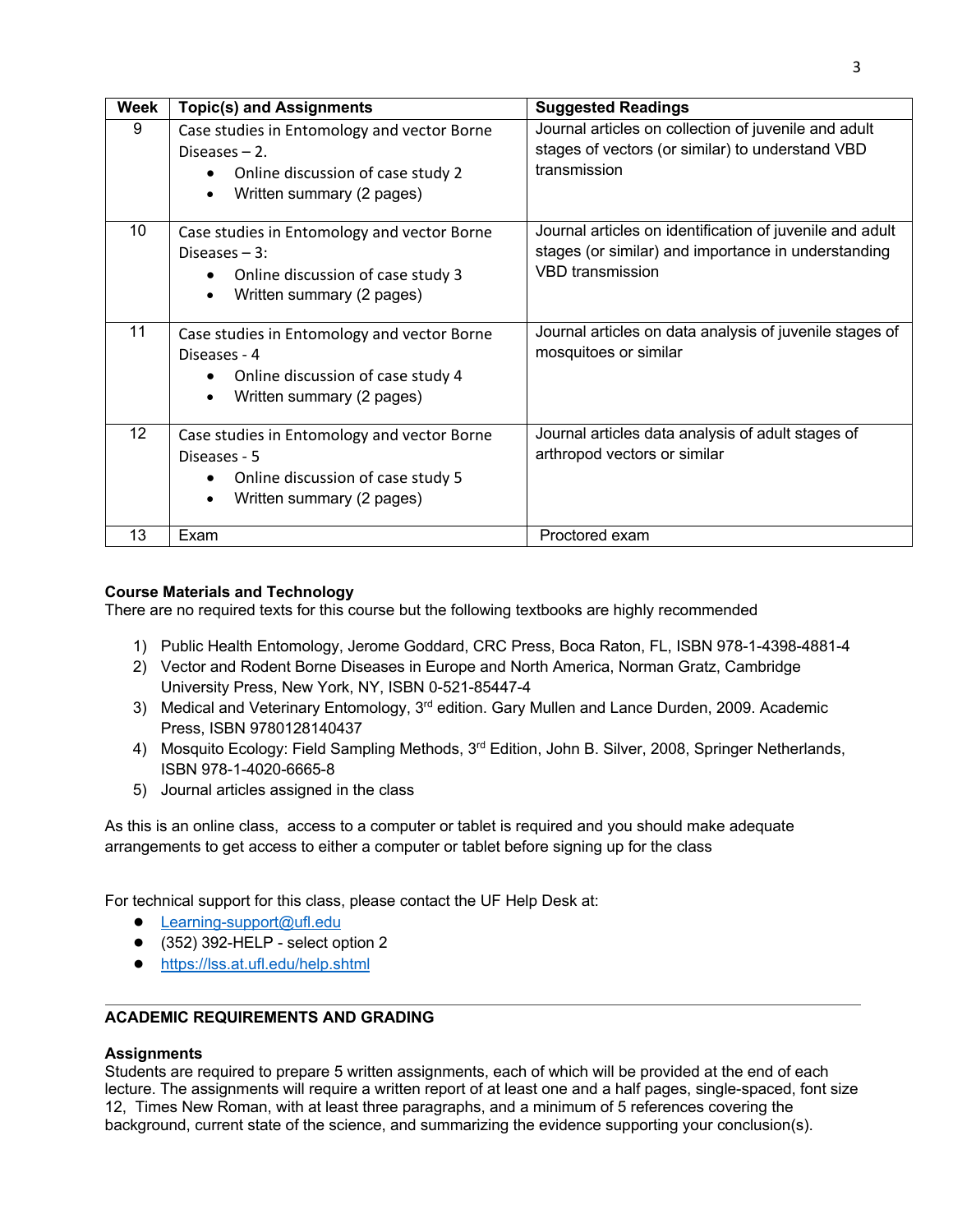**Online discussions**: You will be required to lead a discussion topic and actively participate in each discussion session. Each week, when not leading the weekly discussion, you will be required to participate actively in the discussion topic by responding to at least 2 posts in the discussion board.

**Case studies**: For your case studies, you/team will be assigned a topic and prepare a presentation to include the following areas i) Summary of assigned case based on at least 10 previously published studies, ii) the pertinent research questions relating to your assigned case, iii) scientific hypotheses based on previous findings, and iv) empirical methods or experiments to address your case study. You/team will present your case study online, and other teams will provide critique, which you will be required to respond to. You will then prepare a written 5 page (double spaced) summary paper including critical analysis of background literature (including at least 10 previously published scientific papers), pertinent research questions, hypotheses, experimental methodology addressing the case study and expected outcomes. Teams have to pull their weight in the case study as the grading for the case study will be equal for all members in the team.

# **Grading**

| Requirement                                       | Due date             | Points or % of final grade (%<br>must sum to 100%) |
|---------------------------------------------------|----------------------|----------------------------------------------------|
| Assignments - 5 assignments each 5 points<br>each | Outlined in Syllabus | 25                                                 |
| Online discussions - 10 discussions               | Outlined in Syllabus | 25                                                 |
| Case studies - (5 case studies)                   | Outlined in Syllabus | 25                                                 |
| $Exam - 1$ final exam                             | Outlined in Syllabus | 25                                                 |

Point system used (i.e., how do course points translate into letter grades).

| <b>Points</b>   | $93% -$ | $90% -$ | 87%- | 83%- | 80%- | 77%- | 73%- | 70%-         | 67%- | 63%- | $60\% -$ | <b>Below</b> |
|-----------------|---------|---------|------|------|------|------|------|--------------|------|------|----------|--------------|
| earned          | 100%    | 92%     | 89%  | 86%  | 82%  | 79%  | 76%  | 72%          | 69%  | 66%  | 62%      | 60%          |
| Letter<br>Grade | Α       | А-      | $B+$ | B    | B-   | C+   | ັ    | $\sim$<br>v- | D+   |      |          | ⊢            |

Please be aware that a C- is not an acceptable grade for graduate students. The GPA for graduate students must be 3.0. in all 5000 level courses and above to graduate. A grade of C counts toward a graduate degree only if a sufficient number of credits in courses numbered 5000 or higher have been earned with a B+ or higher. In addition, the Bachelor of Health Science Program does not use C- grades.

You must include the letter grade to grade point conversion table below. Letter grade to grade point conversions are fixed by UF and cannot be changed.

| Letter<br>Grade        | Δ<br>έ | А-   | B+   |     | в-   | $C+$ | $\sim$<br>◡ | ◠<br>- ت              | D+  |   | <u>n</u><br>יש- | Е   | <b>WF</b> |     | <b>NG</b> | S-  |
|------------------------|--------|------|------|-----|------|------|-------------|-----------------------|-----|---|-----------------|-----|-----------|-----|-----------|-----|
| Grade<br><b>Points</b> | 4.0    | 3.67 | 3.33 | 3.0 | 2.67 | 2.33 | 2.0         | .67<br>$\overline{ }$ | .33 | v | 0.67            | v.v | 0.0       | 0.0 | 0.0       | 0.0 |

For greater detail on the meaning of letter grades and university policies related to them, see the Registrar's Grade Policy regulations at:

http://catalog.ufl.edu/ugrad/current/regulations/info/grades.aspx

**Exam Policy:** The exam will be administered online via Canvas. They will be proctored by an online proctoring company like HonorLock. The specific details about the exams (open book or closed book) will be provided beforehand.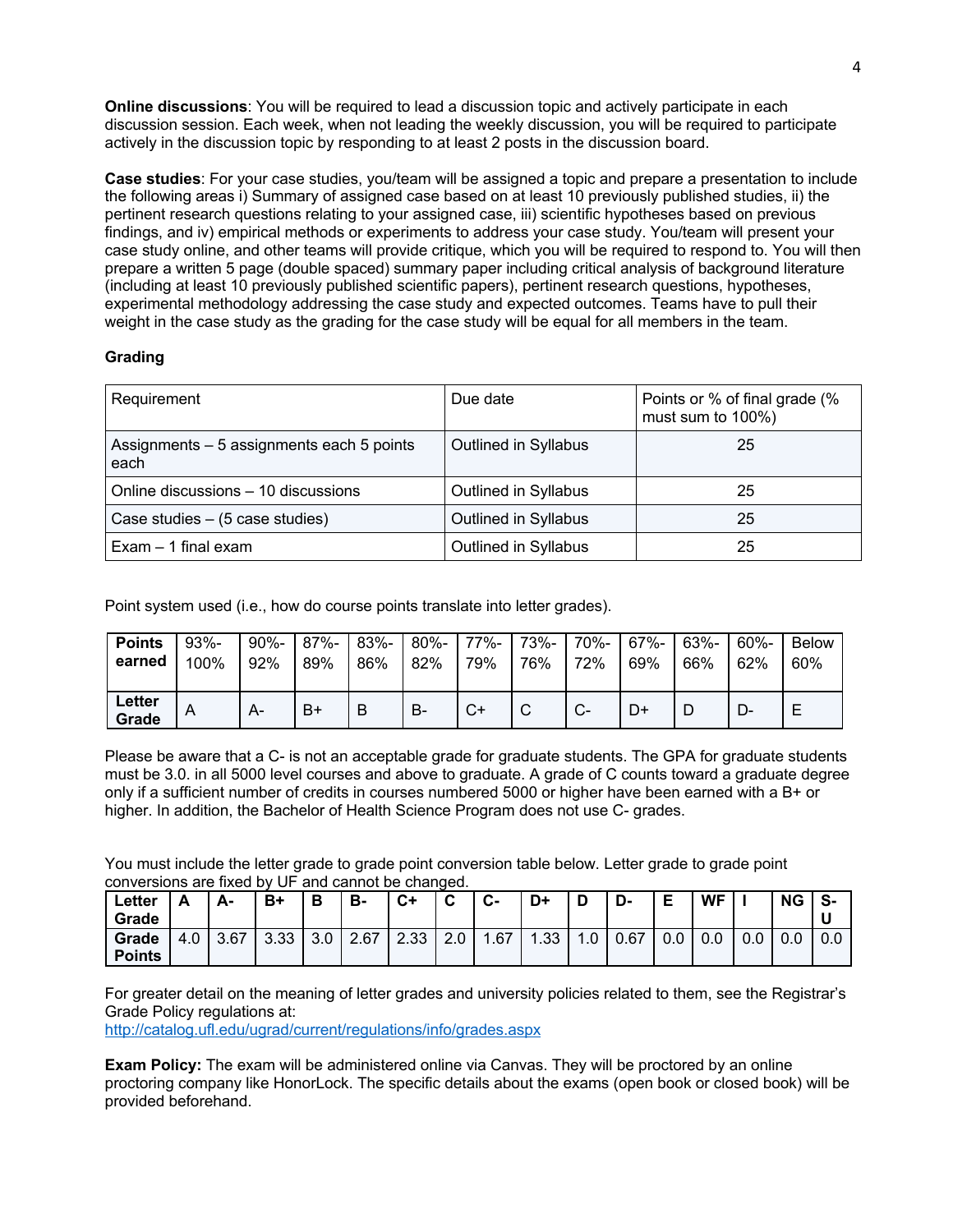#### **Policy Related to Make up Exams or Other Work**

Students are allowed to make up work as a result of illness or other unanticipated circumstances warranting a medical excuse and resulting in the student missing an assignment deadline, consistent with the College policy. Documentation from a health care provider may be required. Work missed for any other unexcused reason will adhere to the UF absence policy . Students will also be allowed to take make-up work if permission from the instructor was requested at least 2 weeks ahead of your scheduled absence and received approval.

Please note: Any requests for make-ups due to technical issues MUST be accompanied by the ticket number received from LSS when the problem was reported to them. The ticket number will document the time and date of the problem. You MUST e-mail me within 24 hours of the technical difficulty if you wish to request a make-up.

#### **Policy Related to Required Class Attendance**

All faculty are bound by the UF policy for excused absences. For information regarding the UF Attendance Policy see the Registrar website for additional details: https://catalog.ufl.edu/ugrad/current/regulations/info/attendance.aspx

Excused absences must be consistent with university policies in the Graduate Catalog (http://gradcatalog.ufl.edu/content.php?catoid=10&navoid=2020#attendance) and require appropriate documentation. Additional information can be found here: https://catalog.ufl.edu/ugrad/current/regulations/info/attendance.aspx

### **Policy Related to Guests Attending Class:**

Only registered students are permitted to attend class. However, we recognize that students who are caretakers may face occasional unexpected challenges creating attendance barriers. Therefore, by exception, a department chair or his or her designee (e.g., instructors) may grant a student permission to bring a guest(s) for a total of two class sessions per semester. This is two sessions total across all courses. No further extensions will be granted. Please note that guests are **not** permitted to attend either cadaver or wet labs. Students are responsible for course material regardless of attendance. For additional information, please review the Classroom Guests of Students policy in its entirety. Link to full policy: http://facstaff.phhp.ufl.edu/services/resourceguide/getstarted.htm

#### **STUDENT EXPECTATIONS, ROLES, AND OPPORTUNITIES FOR INPUT**

#### **Expectations Regarding Course Behavior**

Students are expected to behave professionally throughout this course. Examples of professional behavior include completing required reading prior to class, participating actively in the discussion topic, and submitting assignments and discussion posts on time. There will be no use of recording devices, or cell phones during live online activities.

Communication Guidelines*:* All communication regarding the course MUST be done via Canvas. Exception to this guideline is when E-learning is down or on maintenance, in which ca**se you can send a message to the official** email address **of the instructor**. Here is a link to the Netiquette Guidelines: http://teach.ufl.edu/wp-content/uploads/2012/08/NetiquetteGuideforOnlineCourses.pdf

## **Academic Integrity**

Students are expected to act in accordance with the University of Florida policy on academic integrity. As a student at the University of Florida, you have committed yourself to uphold the Honor Code, which includes the following pledge:

"**We, the members of the University of Florida community, pledge to hold ourselves and our peers to the highest standards of honesty and integrity**."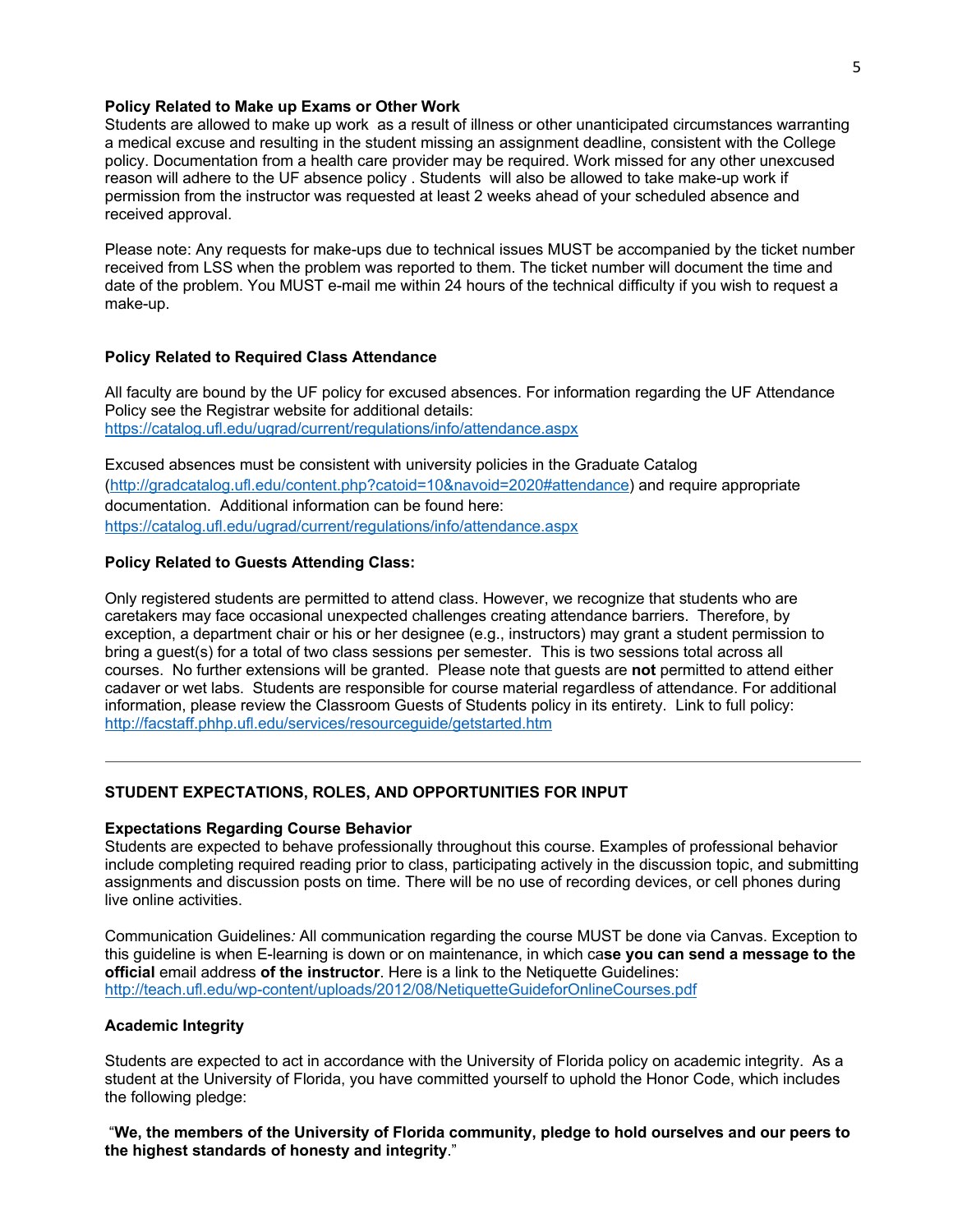You are expected to exhibit behavior consistent with this commitment to the UF academic community, and on all work submitted for credit at the University of Florida, the following pledge is either required or implied:

# **"On my honor, I have neither given nor received unauthorized aid in doing this assignment."**

It is your individual responsibility to know and comply with all university policies and procedures regarding academic integrity and the Student Honor Code. Violations of the Honor Code at the University of Florida will not be tolerated. Violations will be reported to the Dean of Students Office for consideration of disciplinary action. For additional information regarding Academic Integrity, please see Student Conduct and Honor Code or the Graduate Student Website for additional details:

https://www.dso.ufl.edu/sccr/process/student-conduct-honor-code/ http://gradschool.ufl.edu/students/introduction.html

Please remember cheating, lying, misrepresentation, or plagiarism in any form is unacceptable and inexcusable behavior.

## **Online Faculty Course Evaluation Process**

Students are expected to provide feedback on the quality of instruction in this course by completing online evaluations at https://evaluations.ufl.edu. Evaluations are typically open during the last two or three weeks of the semester, but students will be given specific times when they are open. Summary results of these assessments are available to students at https://evaluations.ufl.edu/results/.

# **SUPPORT SERVICES**

# **Accommodations for Students with Disabilities**

## Accommodations for Students with Disabilities

**If you require classroom accommodation because of a disability, it is strongly recommended you register with the Dean of Students Office http://www.dso.ufl.edu within the first week of class or as soon as you believe you might be eligible for accommodations. The Dean of Students Office will provide documentation of accommodations to you, which you must then give to me as the instructor of the course to receive accommodations. Please do this as soon as possible after you receive the letter. Students with disabilities should follow this procedure as early as possible in the semester. The College is committed to providing reasonable accommodations to assist students in their coursework.**

## **Counseling and Student Health**

Students sometimes experience stress from academic expectations and/or personal and interpersonal issues that may interfere with their academic performance. If you find yourself facing issues that have the potential to or are already negatively affecting your coursework, you are encouraged to talk with an instructor and/or seek help through University resources available to you.

- The Counseling and Wellness Center 352-392-1575 offers a variety of support services such as psychological assessment and intervention and assistance for math and test anxiety. Visit their web site for more information: http://www.counseling.ufl.edu. On line and in person assistance is available.
- You Matter We Care website: http://www.umatter.ufl.edu/. If you are feeling overwhelmed or stressed, you can reach out for help through the You Matter We Care website, which is staffed by Dean of Students and Counseling Center personnel.
- The Student Health Care Center at Shands is a satellite clinic of the main Student Health Care Center located on Fletcher Drive on campus. Student Health at Shands offers a variety of clinical services. The clinic is located on the second floor of the Dental Tower in the Health Science Center. For more information, contact the clinic at 392-0627 or check out the web site at: https://shcc.ufl.edu/
- Crisis intervention is always available 24/7 from: Alachua County Crisis Center: (352) 264-6789 http://www.alachuacounty.us/DEPTS/CSS/CRISISCENTER/Pages/CrisisCenter.aspx